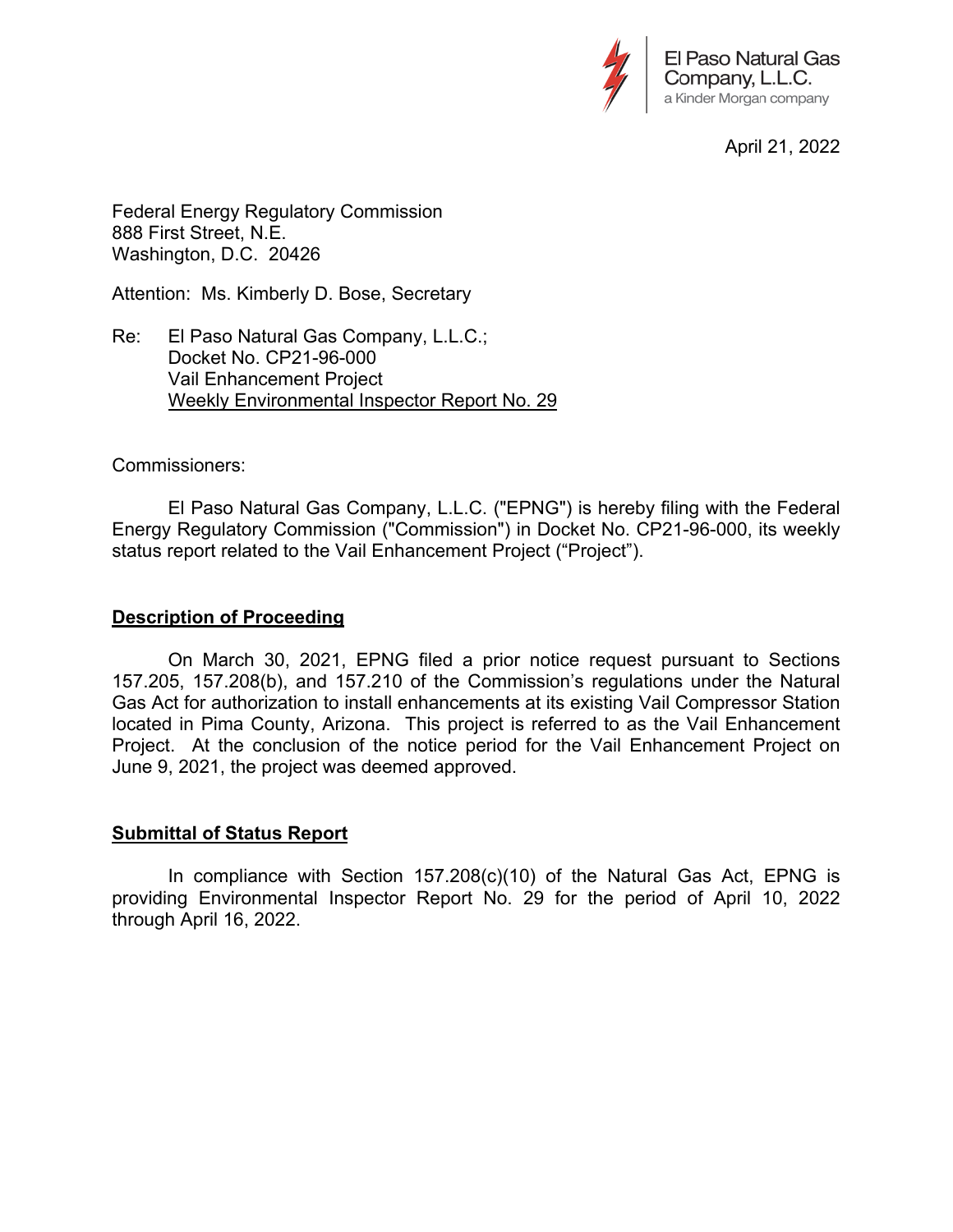# **Filing Information**

 EPNG is e-Filing this letter and report with the Commission's Secretary in accordance with the Commission's Order No. 703, *Filing Via the Internet*, guidelines issued on November 15, 2007 in Docket No. RM07-16-000.

Respectfully submitted,

EL PASO NATURAL GAS COMPANY, L.L.C.

By\_\_\_\_\_\_\_\_\_\_\_/s/\_\_\_\_\_\_\_\_\_\_\_\_\_\_

Francisco Tarin Director, Regulatory

**Enclosures**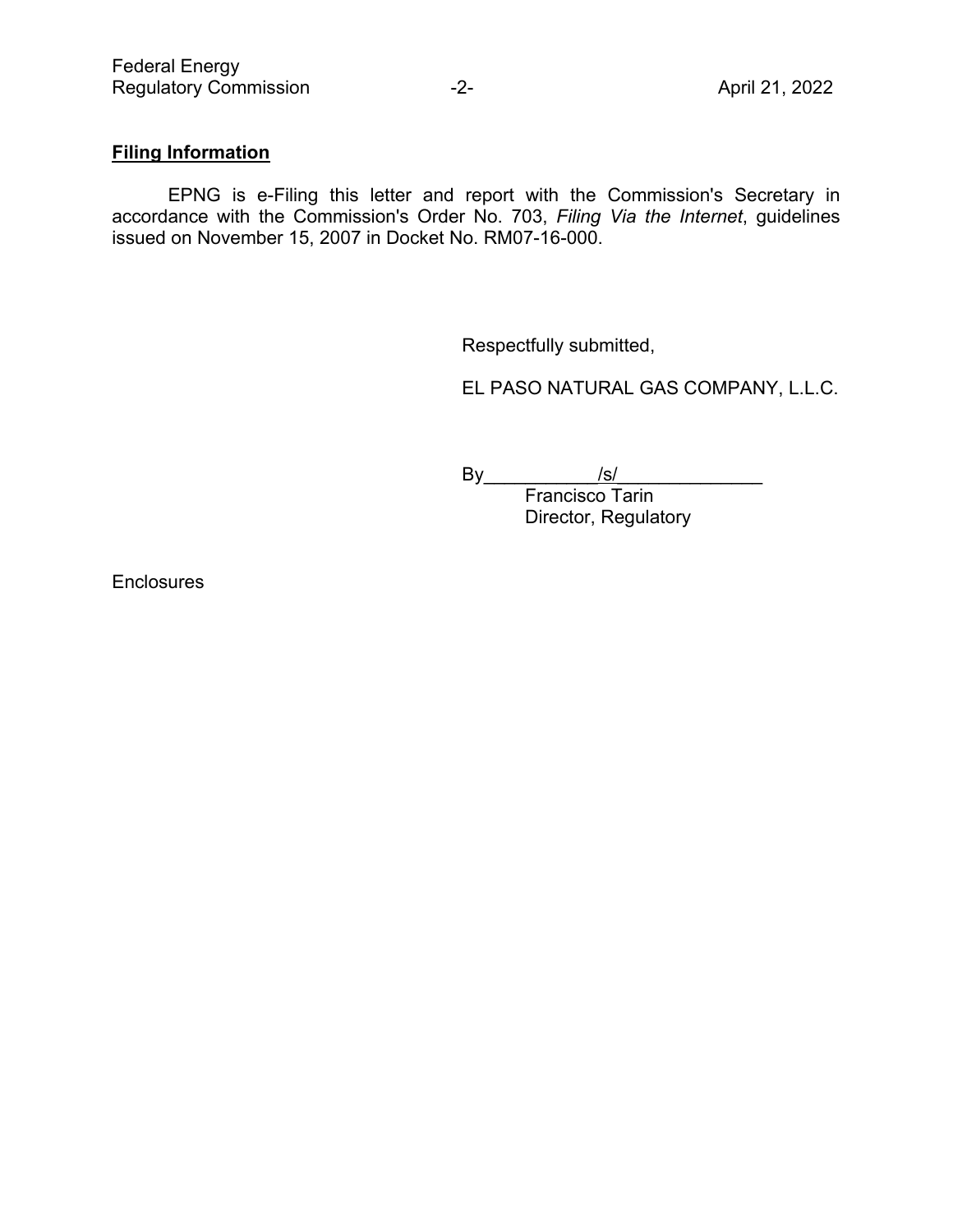## **Certificate of Service**

 I hereby certify that I have this day caused a copy of the foregoing documents to be served upon each person designated on the official service list compiled by the Commission's Secretary in this proceeding in accordance with the requirements of Section 385.2010 of the Federal Energy Regulatory Commission's Rules of Practice and Procedure.

Dated at Colorado Springs, Colorado as of this 21<sup>st</sup> day of April 2022.

/s/

Francisco Tarin

Two North Nevada Avenue Colorado Springs, Colorado 80903 (719) 667-7517